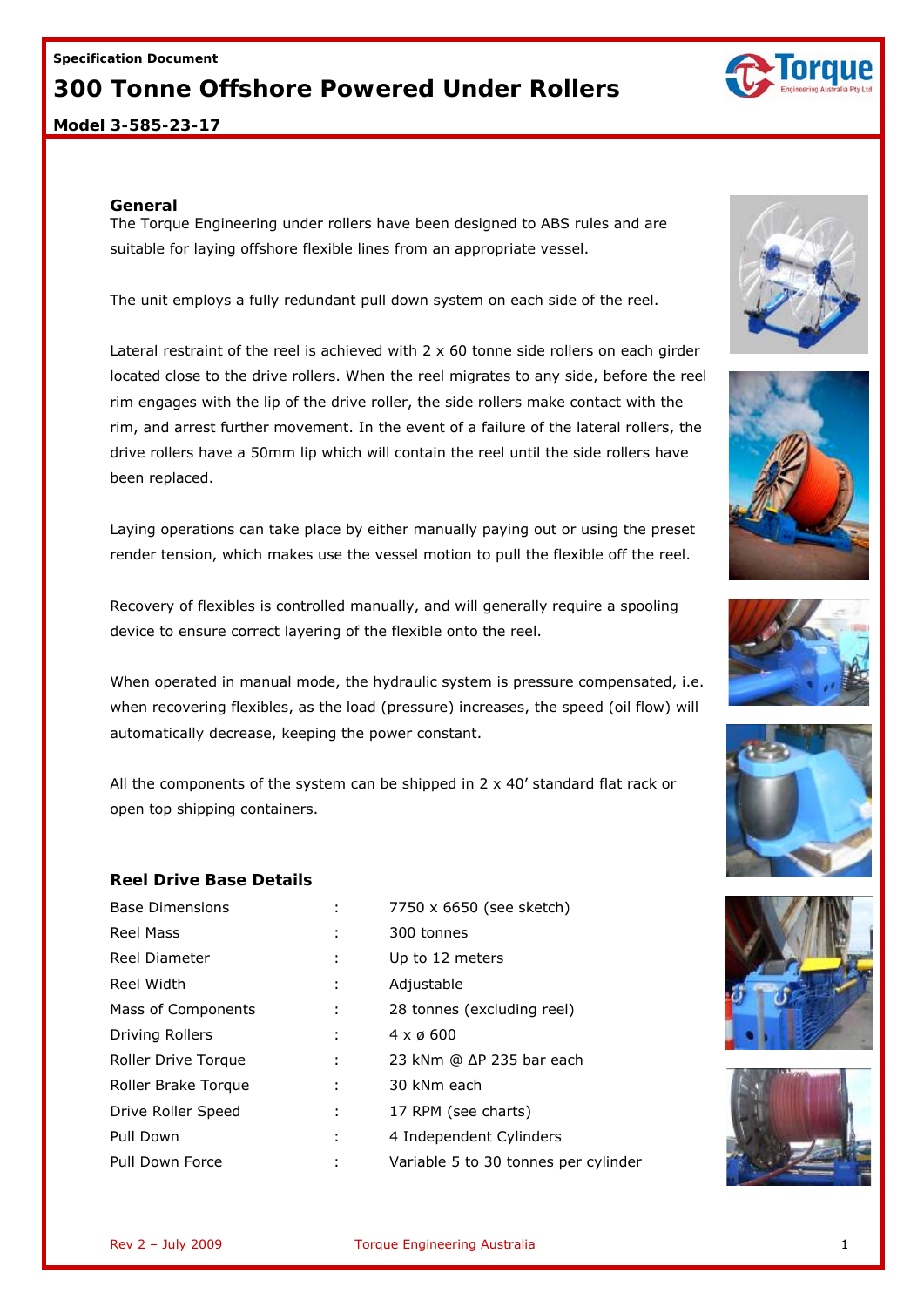**Model 3-585-23-17**

### **Control Station Details**

| Dimensions            |   | $L = 150$ cm B=100cm H=120cm         |
|-----------------------|---|--------------------------------------|
| Mass                  |   | 1 tonne                              |
| Pilot Joystick        |   | Heave in / STOP (Render) / Pay Out   |
| Lay Render Tension    |   | Adjustable Pilot Relief Valve        |
| Pull Down Force       |   | 5 to 30 tonnes / cylinder            |
| Excursion from Reeler | ÷ | 10m from far girder connection plate |
| Excursion from HPU    |   | Ьm                                   |

### **Hydraulic Power Unit Details**

| Dimensions             | $L = 263$ cm B=175cm H=150cm           |  |
|------------------------|----------------------------------------|--|
| Mass                   | 4 tonnes (with hydraulic Oil)          |  |
| Lifting Pad-eyes       | 4                                      |  |
| <b>Electric Supply</b> | 440 Vac 60 Hz                          |  |
| Power                  | 100 kW at 60 Hz                        |  |
| Approximate Current    | 120 Amps                               |  |
| Cooling Water Supply   | 220 liters / minute sea water          |  |
| Pump Set 1             | 11 kW (60 Hz)                          |  |
|                        | Pull Down Cylinders 210 bar - 15 l/min |  |
|                        | Cooling Oil 30 bar - 142 l/min         |  |
| Pump Set 2             | 86 kW (60 Hz)                          |  |
|                        | Drive Motors 250 bar - 473 l/min       |  |
|                        | Brake Release 30 bar - 7 l/min         |  |
| Alarms                 | High Oil Temperature Alarm             |  |
|                        | High Oil Temperature Trip              |  |
|                        | Low Oil Level Alarm                    |  |
|                        | Low Oil Level Trip / cut out           |  |
|                        | Pressure Filter Clogged                |  |
|                        | Main Return Filter Clogged             |  |
|                        | Small Return Filter Clogged            |  |
| Phase Connection Relay | Correct phase connection protection    |  |
| Shut Down              | <b>Emergency Stop</b>                  |  |













## **Spooling Device**

In the case of recovering flexible, a spooling device will be required to ensure the flexible is wound to the outer limits of the reel, as well as lift the on coming flexible above the bearing mounts. A manually operated spooling device is available for this equipment.



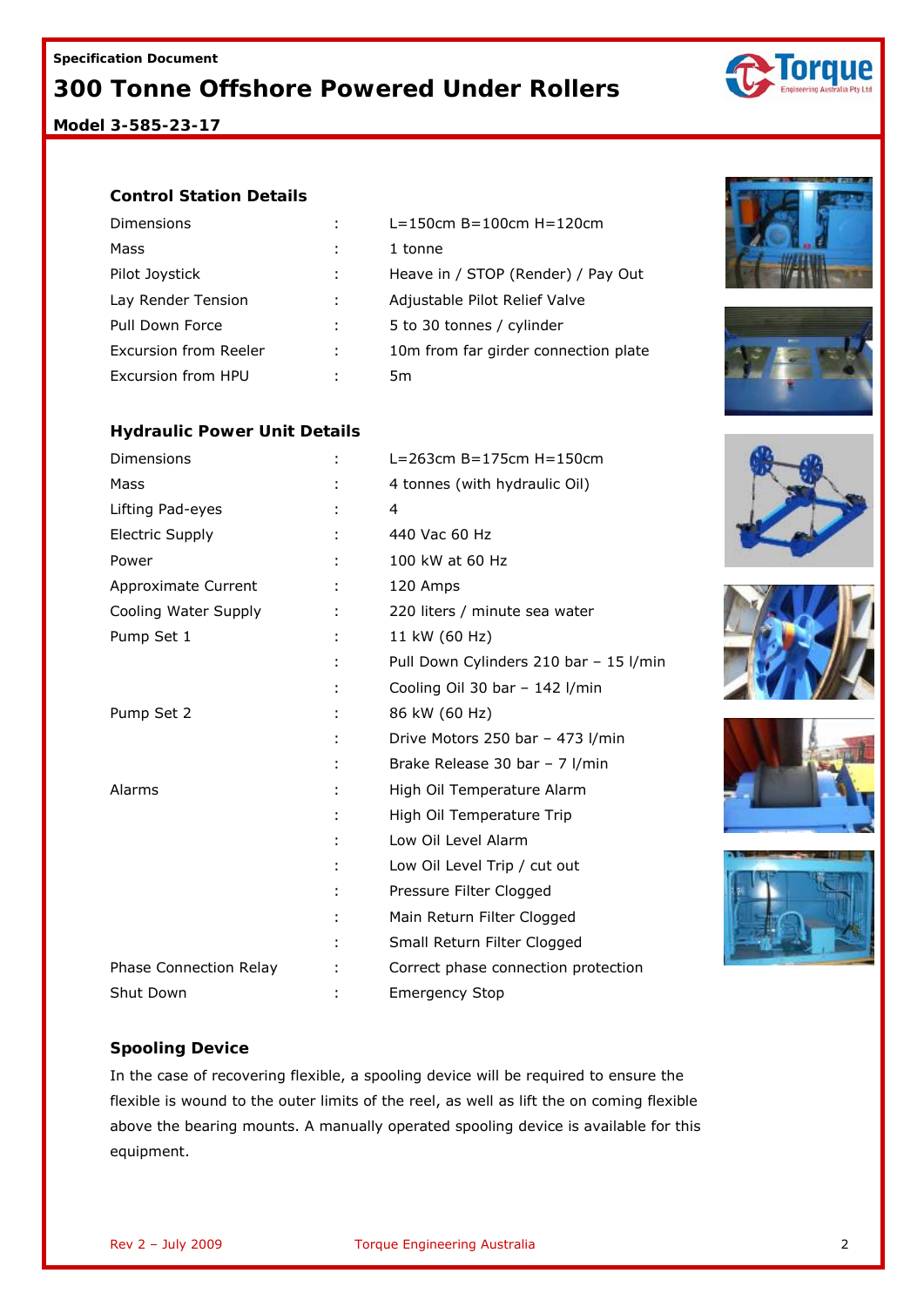

### **Model 3-585-23-17**



### **Performance – Approximate Speed (meters / minute with Ø 8600 reel)**



**Line Speed (meters / minute)**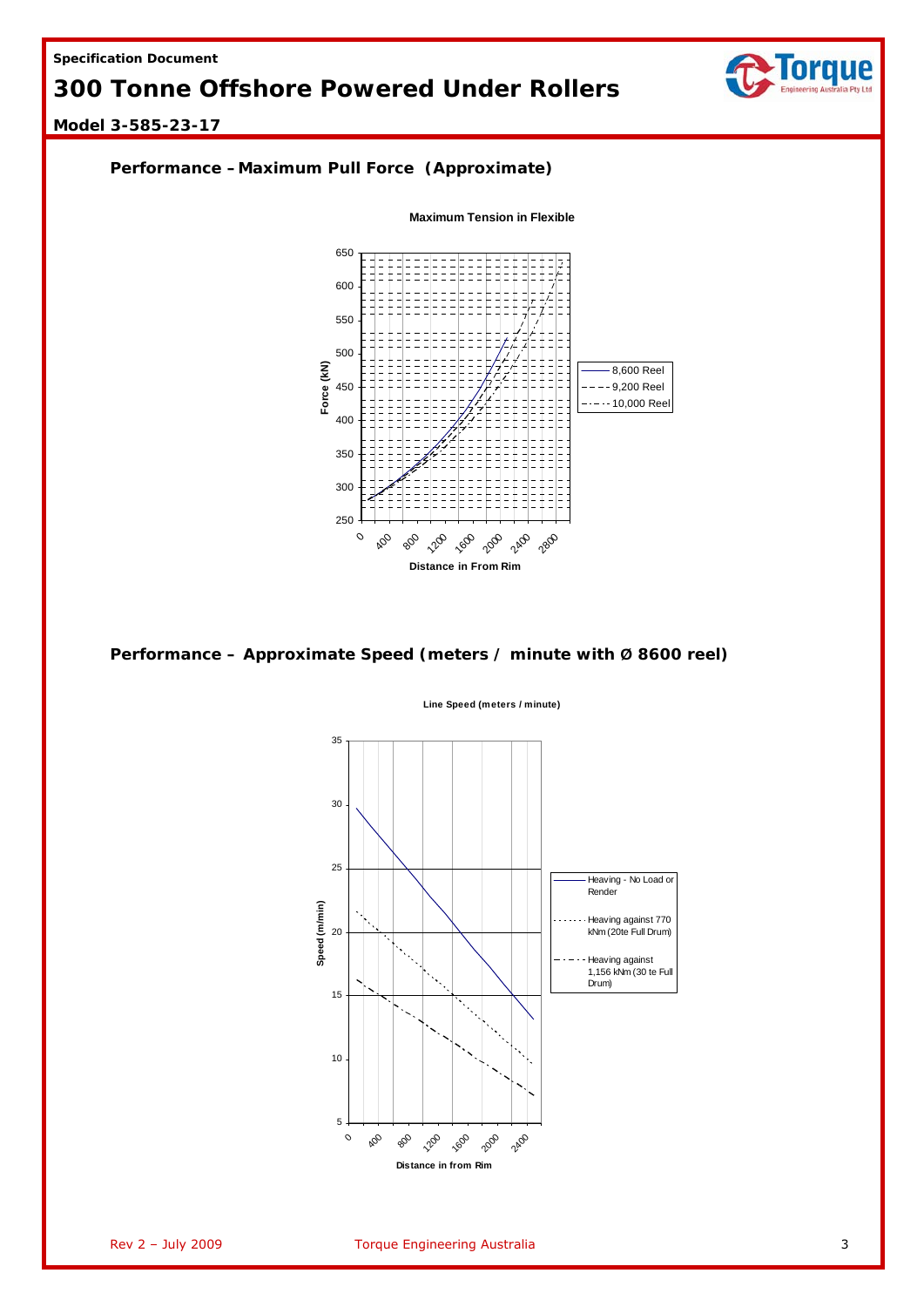

**Model 3-585-23-17**

## **Dimensions**



*Front & Side Elevation* 



*Base Footprint*